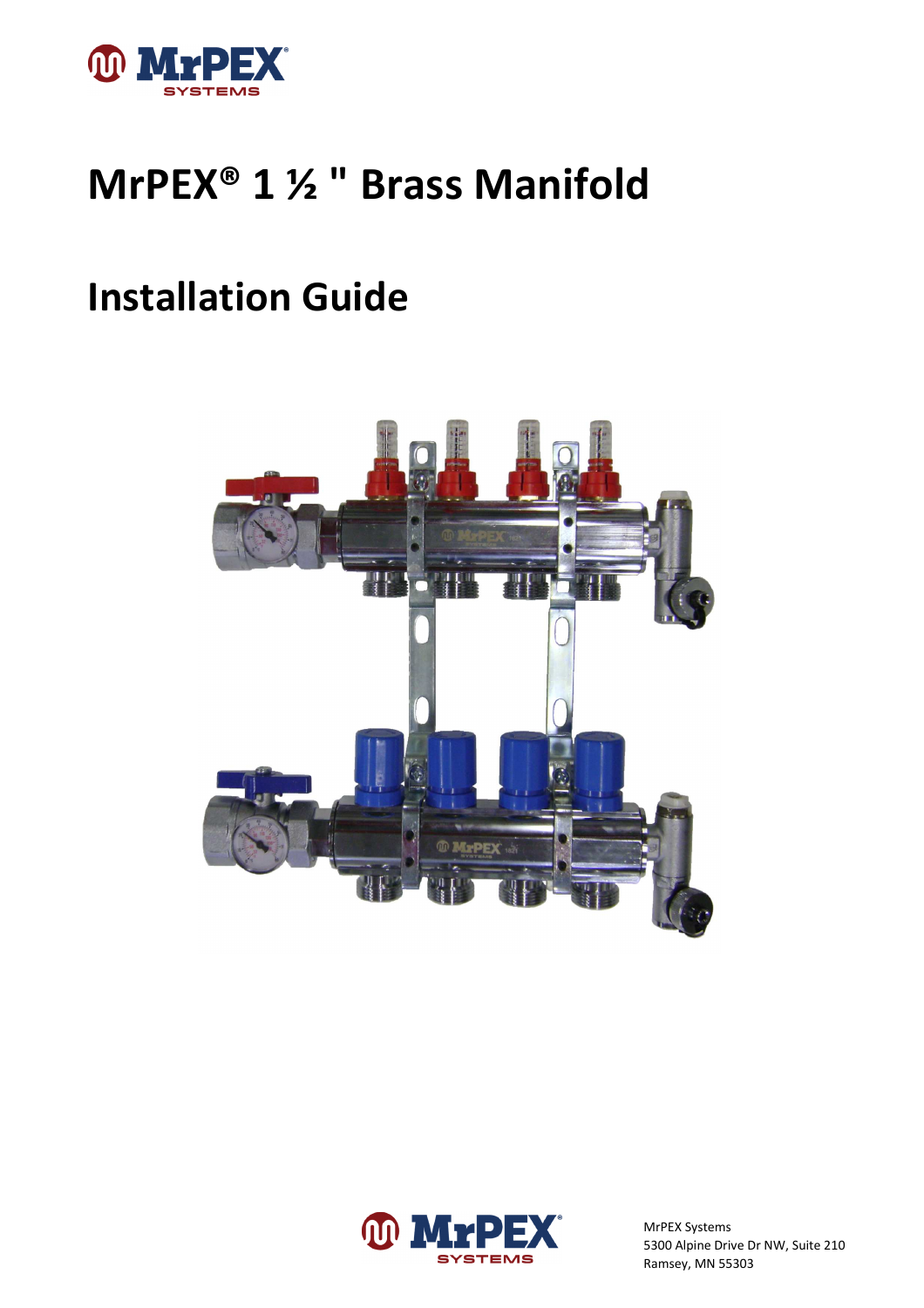

#### **Design**

MrPEX 1 ½" Brass Manifold is made from high quality alloy extruded and chrome plated after machining, and is offered in 2 through 12 loop configurations. The manifold comes mounted on brackets and it is equipped with high flow ball valves provided with thermometers, manual air vents and fill/drain valves.

The SUPPLY (upper) manifold is fitted with balancing flowmeters with readable range of 0 to 2 GPM that allow flow adjustment of each individual loop. The flow meters have a brass body and the sight glass is made from temperature and impact resistant plastic material, all components are antifreeze resistant up to a 50% mix.

The RETURN (lower) manifold, has manual on/off valves that controls the flow for each individual circuit. The manual knob can be removed to accommodate the MrPEX actuators (part# 5120700 & 5120701).



Supply and return mains can be connected from either left or right sides. The manifold comes ready for a left-hand connection. Connection from the right can be done by removing the manifold body from the brackets and flipping them over.

#### **Technical data**

Operating pressure 87 psi Maximum pressure (at 70 °F) 145 psi Maximum continuous working temperature 160 °F Maximum intermittent working temperature 185 °F (maximum 10 minutes/day) Maximum differential pressure 14.5 psi Flow indication scale **Example 2** to 2 GPM (precision  $\pm$  10%) Thermometer scale 32 to 175 °F Supply Balancing Flowmeter (wide open) Cv 1.39 Return Interception Valve (wide open) Cv 3.24 Manifold Union G1-1/4" Female Swivel Nut Flat Seat Ball valve connection 1-1/4" NPT Female x G1-1/4" Male Flat Seat Loop connections G1" Eurocone (EK25) Fill and Drain valve connections The Connection S/4"GHT Actuator adapter connection M30x1.5 Manifold body material Manuson Manifold body material ASTM B124 C37700 (CW612N EN12168) Bracket material **Bracket material** Carbon steel white zinc plated

Fluids admitted **Water / Mixture of water with anti-freeze liquids** Fluids admitted Brass components material and CW617N) and CW617N and CW617N

This manifold is not intended for potable water applications

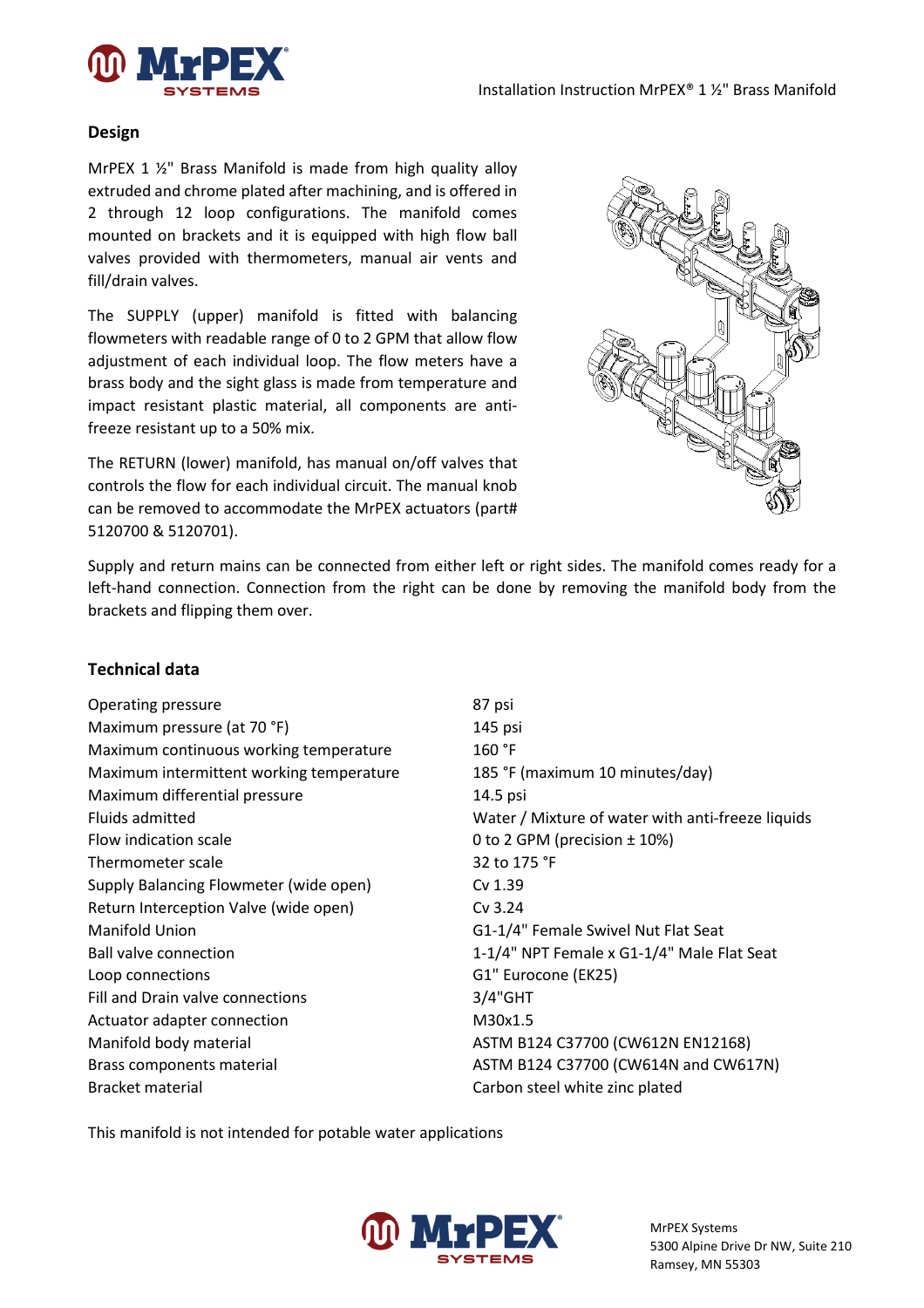

## **Dimensions**

![](_page_2_Figure_3.jpeg)

| Part#   | <b>Type</b>       | Length L (inch) | Weight (lb) |
|---------|-------------------|-----------------|-------------|
| 3320200 | 2 Branches        | 10,2"           | 8.6         |
| 3320300 | 3 Branches        | 12.2"           | 10.4        |
| 3320400 | 4 Branches        | 14.2"           | 12.1        |
| 3320500 | 5 Branches        | 16.1"           | 13.9        |
| 3320600 | 6 Branches        | 18.1"           | 15.7        |
| 3320700 | <b>7 Branches</b> | 20.1"           | 17.4        |
| 3320800 | 8 Branches        | 22.0"           | 19.2        |
| 3320900 | 9 Branches        | 24.0"           | 21.0        |
| 3321000 | 10 Branches       | 26.0"           | 22.7        |
| 3321100 | 11 Branches       | 28.0"           | 24.5        |
| 3321200 | 12 Branches       | 29.9"           | 26.2        |

## **Connecting the mains to the manifold**

The manifold is supplied with straight high flow ball valves. The ball valves come with a 1-1/4" Female NPT connection. It is recommended to connect the ball valves to the mains prior to connecting the ball valves to the flat gasket manifold connection to ensure their correct orientation. For the NPT threads, use appropriate pipe sealer or Teflon® tape, while for the flat gasket connection between ball valves and union piece on the manifold use the rubber gaskets included in the package. The red ball valve handle indicates supply, while the blue ball valve handle indicates return. To avoid damage, the thermometers should be connected to the valve bodies when the installation of the manifold is completed. Connecting the ball valves should be done with an appropriate wrench by using only the octagonal part of the valve body.

A manifold adapter part# **3250010** (G1-1/4" Flat Gasket x 1" NPT Female) set of 2, is available for installations where the manifold ball valves are not used. See illustration below.

A Union Elbow Set, part# **3250007** (G1-1/4" Flat Gasket Male/Female) set of 2, is available when supply and return mains comes from below or above. See illustration below.

![](_page_2_Figure_9.jpeg)

![](_page_2_Picture_10.jpeg)

![](_page_2_Picture_11.jpeg)

![](_page_2_Picture_12.jpeg)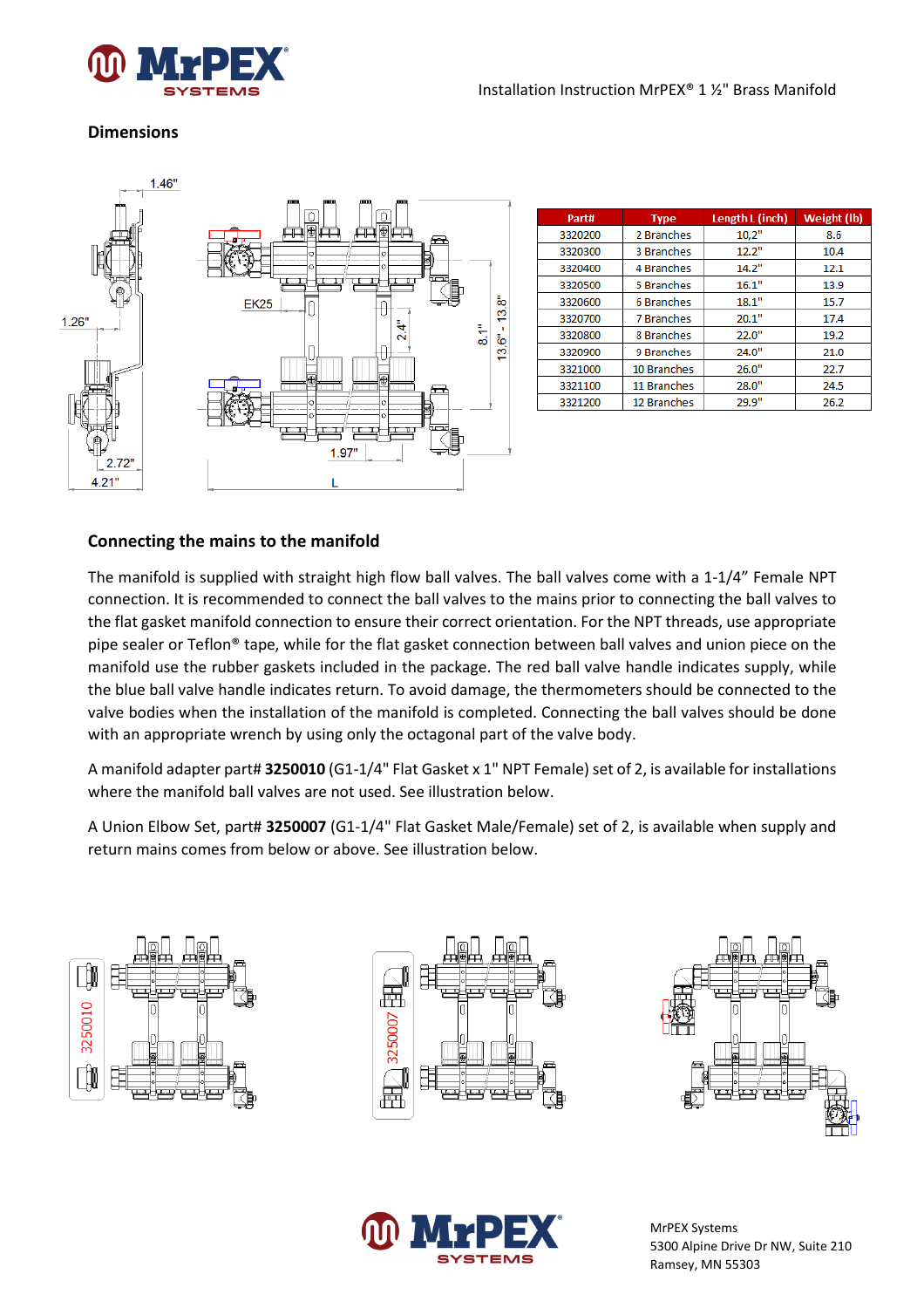![](_page_3_Picture_0.jpeg)

## **Accessories and Spare Parts**

![](_page_3_Figure_3.jpeg)

| <b>Position</b> | Part#   | <b>Description</b>                                                         | <b>Type</b>                       | <b>Unit</b> |
|-----------------|---------|----------------------------------------------------------------------------|-----------------------------------|-------------|
|                 | 3320018 | Manifold Ball Valves, supply & return, straight, w/thermometer, spare part | 1-1/4" NPT X G 1-1/4" Flat Gasket | Set of 2    |
| $\overline{2}$  | 3250001 | Thermometer, spare part                                                    | 32 °F to 175 °F                   | Each        |
| 3               | 3320002 | 1-1/4" BSP Manifold Connection X G 1-1/4" Union Flat Gasket, spare part    |                                   | Set of 2    |
| 4               | 3761175 | Flat Gasket 1-1/4", spare part                                             | Rubber EPDM 60 SH                 | Set of 10   |
| 5.              | 3741172 | Flowmeter for manifold series 325XXX and 332XXX, spare part                | 0 to 2 GPM                        | Each        |
| 6               | 3740011 | Manual Air Vent, spare part                                                |                                   | Each        |
| 7               | 3761171 | 1-1/2" Manifold Bracket for manifold series 332XXXX, spare part            |                                   | Set of 2    |
| 8               | 3741173 | Plastic Valve Cap, spare part                                              | Threaded M30x1.5 - Blue           | Each        |
| 9               | 3741174 | On/Off Valve for manifold series, 325XXX and 332XXX, spare part            | Threaded M30x1.5                  | Each        |
| 10              | 3740002 | Fill/Drain Valve for manifold series 325XXXX and 332XXXX, spare part       | 3/4" GHT                          | Each        |
| 11              | 3250010 | G 1-1/4" Flat Gasket X 1" Female NPT Straight Fitting Kit                  |                                   | Set of 2    |
| 12              | 3250007 | G 11/4 Flat Gasket X G 11/4 Flat Gasket Union Elbow Kit                    |                                   | Set of 2    |
| 13              | ***     | Compression fitting for "MrPEX PE-X Tubing"                                | For sizes 5/8" - 3/4"             | Set of 2    |
| 14              | 5700010 | Plastic Adapter for electrothermal actuator 5120701                        | Threaded M30x1.5 - Type VA10      | Each        |
| 15              | 5120700 | MrPex electrothermal actuator 24V AC 4-wire w/ End Switch                  | <b>Quick connection</b>           | Each        |
| 15              | 5120701 | MrPex electrothermal actuator 24V AC 2-wire                                | <b>Quick connection</b>           | Each        |

## **Connecting the pipes to the manifold**

The MrPEX® Chrome plated Brass Manifolds have a G1" Eurocone (EK25) loop connections. To connect PEXa and PEX-AL-PEX pipes, use the appropriate MrPEX® compression fittings that fit our manifolds. See MrPEX Part Catalog.

Start by making a square cut at the end of the tube even with the bottom of the manifold outlet nipple (without the fitting) using a suitable tubing cutter. If PE-X/AL/PE-X Tubing is used, also ream the tubing by using our reaming tool.

![](_page_3_Picture_8.jpeg)

For compression fittings the assembly steps are:

1 – Slide on the nut and the compression ring on the pipe

2 – Put the insert into the end of the pipe and push it all the way in until it stops. Insert should be fully inserted into the pipe

3 – Push the insert into the manifold connection seat making sure the O-ring doesn't get caught.

4 – Holding the tubing straight and in place, slide up the compression nut and thread it onto the manifold connection. Tighten nut with suitable wrench. The tubing will relax slightly under the pressure, so the fitting needs to be tightened a second time after about 20 to 30 minutes to ensure tightness

![](_page_3_Picture_14.jpeg)

![](_page_3_Picture_15.jpeg)

![](_page_3_Picture_16.jpeg)

![](_page_3_Picture_17.jpeg)

MrPEX Systems 5300 Alpine Drive Dr NW, Suite 210 Ramsey, MN 55303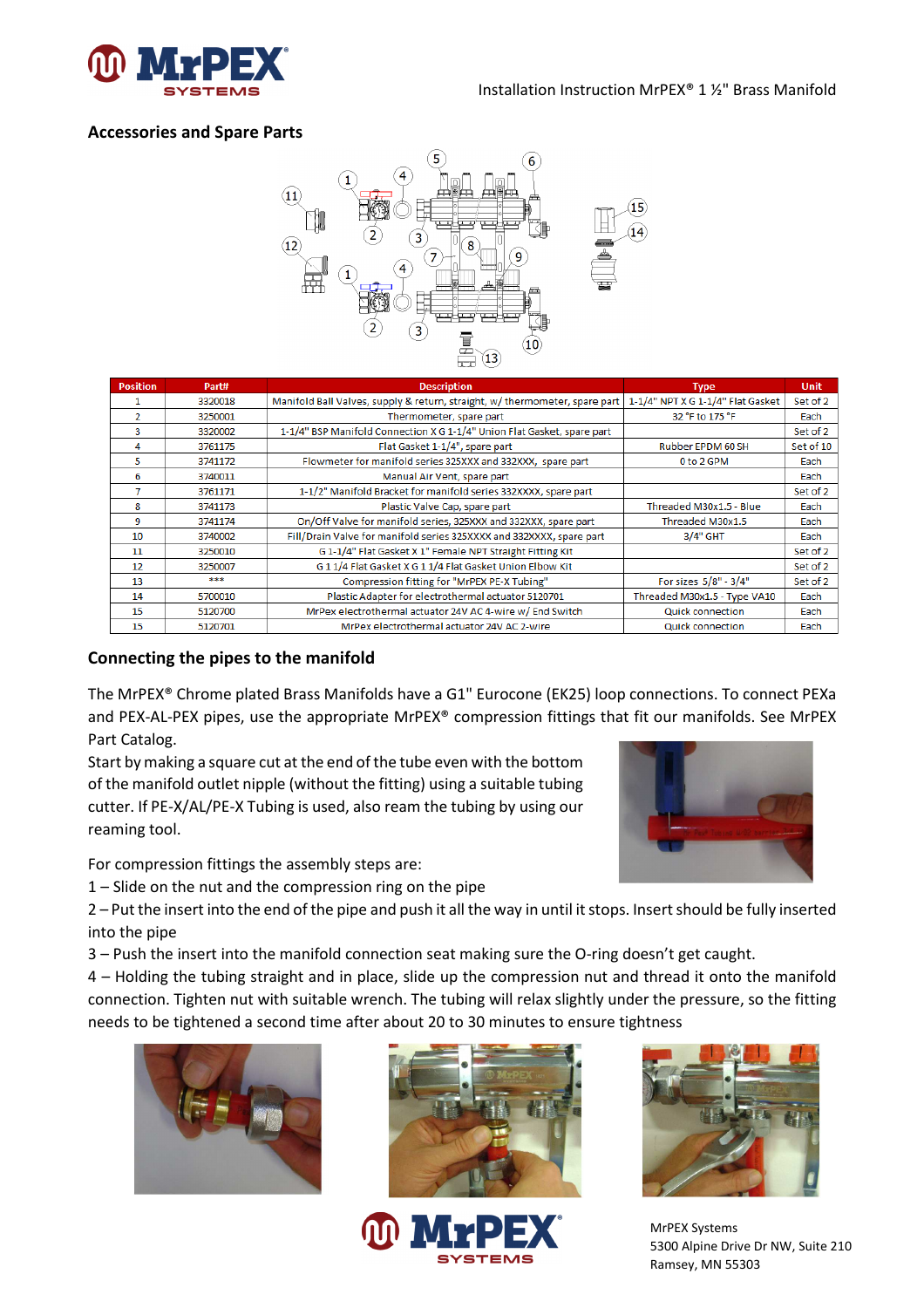![](_page_4_Picture_1.jpeg)

## **Pressure Testing the Manifold**

To ensure the system is installed correctly and without leaks, it is necessary to do a pressure test. The pressure test can be done with pressurized air or water. However, due to the risk of water freezing and damaging the system, MrPEX recommends air testing.

To make the test, connect the MrPEX® pressure test kit with a 0÷100 psi gauge and an air valve, or other pressure test device, to the manifold. Pressure test any portion of the system that will be embedded in the floors, walls or ceilings of the building to 40 to 60 psi or as indicated by local code, whichever is greater, for at least 30 minutes or for a sufficient period of time to determine if any leaks appears during the test. Reduce test pressure to 30 psi prior to embedding the tubing. A 30 to 40 psi pressure test should remain during phases of construction to monitor system integrity.

## *Note 1: If tubing is to be left under pressure for a longer period, make sure to reduce the pressure to 30 psi Note 2: Consult local mechanical code for specific requirement in your area Note 3: Maximum pressure during the test should not exceed 145 psi*

## **Filling and purging the manifold**

To ensure proper performance, it is important to fully fill the system with clean water and purge all the air contained. In case of underfloor heating systems is suggested to do this operation directly at the manifold.

The simple steps to fill and purge the manifold are as follows:

1 – Close the supply and return ball valves of the manifold

2 – Connect a hose from a faucet to the fill valve on the supply manifold. Another hose should be connected to the fill valve positioned on the return manifold. The end of the hose connected with the return need to be placed into a large bucket or into a drain within view

3 – Close all flowmeters and on/off valves on the manifold

4 – Open the fill valves on supply and return manifolds by using the square tool on the caps of the valves. After this operation the water fills the supply manifold but doesn't go into the circuits because the flowmeters are closed

5 – Open the flowmeter and the on/off valve of the first loop. The water flows into the circuit and pushes the air out. Continue filling until no more bubbles are visible in the exit water or bucket

6 – When the first circuit is filled, close first the on/off valve, and then the flowmeter

7 – Repeat steps 5 and 6 to fill and purge each manifold loop. Purging/filling one circuit at a time, ensures that all the air gets removed from each loop

8 – When all circuits are filled, close the fill and drain valve positioned on the return manifold and subsequently the fill and drain valve of the supply manifold. Remove the hoses from the fill valves and repositioning the safety valve caps

9 – Open all the on/off valves and all flowmeters, and then use the manual air vent on the top of each manifold body to remove the remaining air in the manifold body

10 – Once the mains are totally filled and purged, open the manifold supply and return ball valves

![](_page_4_Picture_19.jpeg)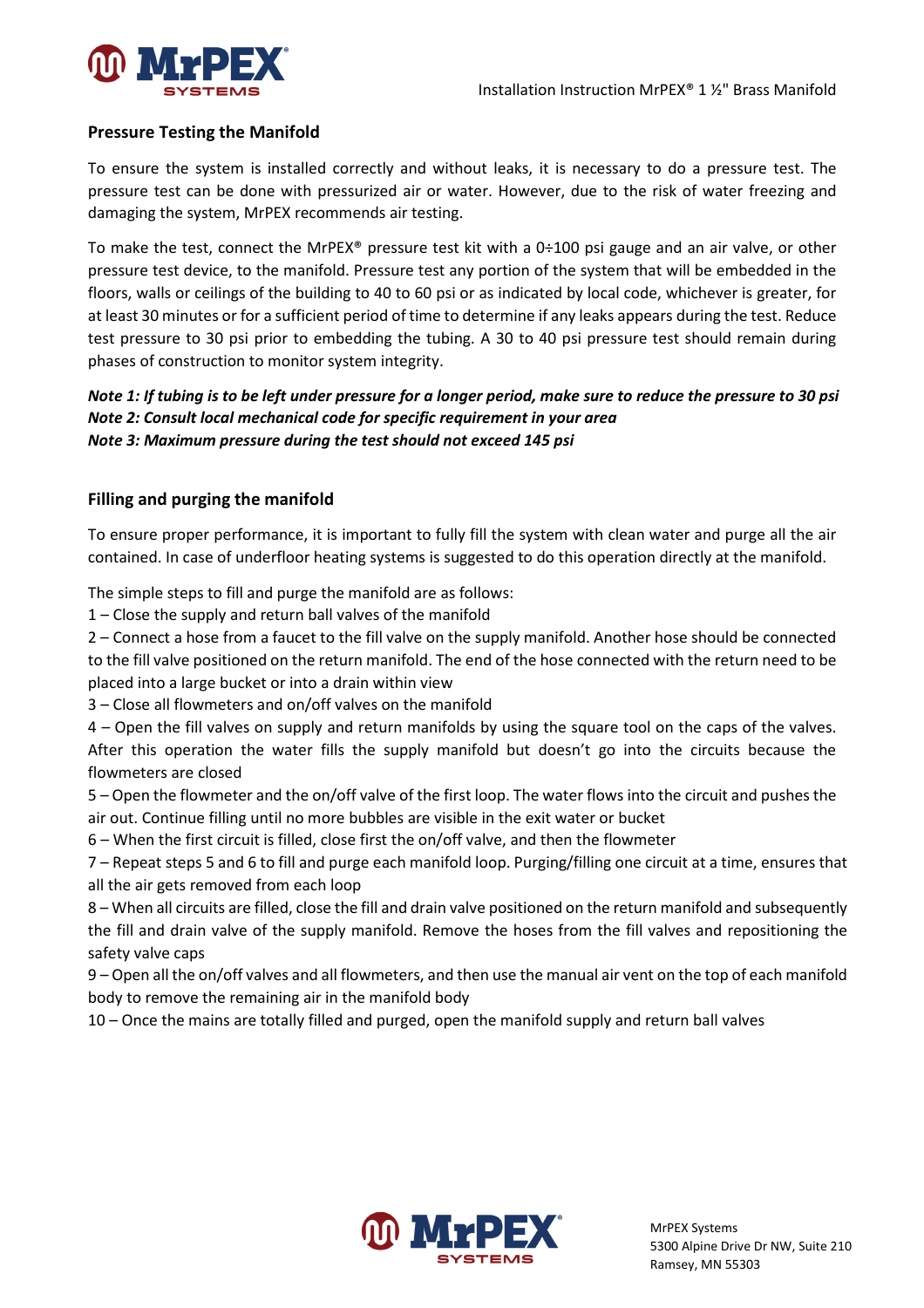![](_page_5_Picture_0.jpeg)

#### **Balancing the Manifold and Loops**

Balancing the manifold is the key to having the right heat delivered to the correct loop, zone, or room. The manifold is the distribution point where all the loops connect. Depending on design requirements, each loop will cover a specific area, and subsequently, its length and heat demand will be different from that of the other loops on the manifold. To meet the heat demand of a particular loop, first, flow needs to be established, then, the pressure drop of the worst loops that a pump can be selected. The pump is sized to deliver the correct flow to the manifold. However, that is not the end of it. Water will travel the path of least resistance. A longer loop will have a higher pressure drop compared to a shorter loop, so, given the opportunity, the water will try to go the path of least resistance, through the short loop. This results in too much flow through the short loops (potentially over-heating), and too little flow (never satisfying the room thermostat) in the long loops.

Balancing takes in account the heat demand needed and the pressure drop (that it means the correct loops flows), and diverts the flow to accurately give all the loops their required amount. All MrPEX® manifolds have loop flowmeters. Use the MrPEX® Design Software to complete the design, each manifold and loop will have a target design flow and pressure drop. The manifold info is used for pump sizing and the loop flow for balancing the loops by dialing in the correct flow on the flow meters.

Always begin by ensuring that all of the return manifold on/off valves are fully open. Then adjust the supply manifold flowmeters. At first, remove the red cap and adjust the flowmeter valve on the black base by hand (tools, e.g. pliers must not be used). It is not possible set the flowmeter if the red cap is not removed. Turning the flowmeter without remove the red cap could produce ruptures of the component. When the black plastic base of the flowmeter is turned clockwise the flow is reduced, while if it is turned counter clockwise the flow through the loop increases. The loop flow is indicated the printed scale on the sight glass. Find the target flow requirement for each loop in your MrPEX Design Software printout. When all flowmeters of the manifold are settled (normally after a couple of adjustments), the red caps can be repositioned. The red ring located on the sight glass is the memory position of the set flow, and it permits to reach the set position when the flowmeter will be closed for maintenance, and subsequently reopened.

If a flow setter valve is used to control the flow to the manifold, first set the total water flow to the manifold prior to starting to adjust the individual loops flows.

![](_page_5_Picture_7.jpeg)

![](_page_5_Picture_8.jpeg)

![](_page_5_Picture_9.jpeg)

![](_page_5_Picture_10.jpeg)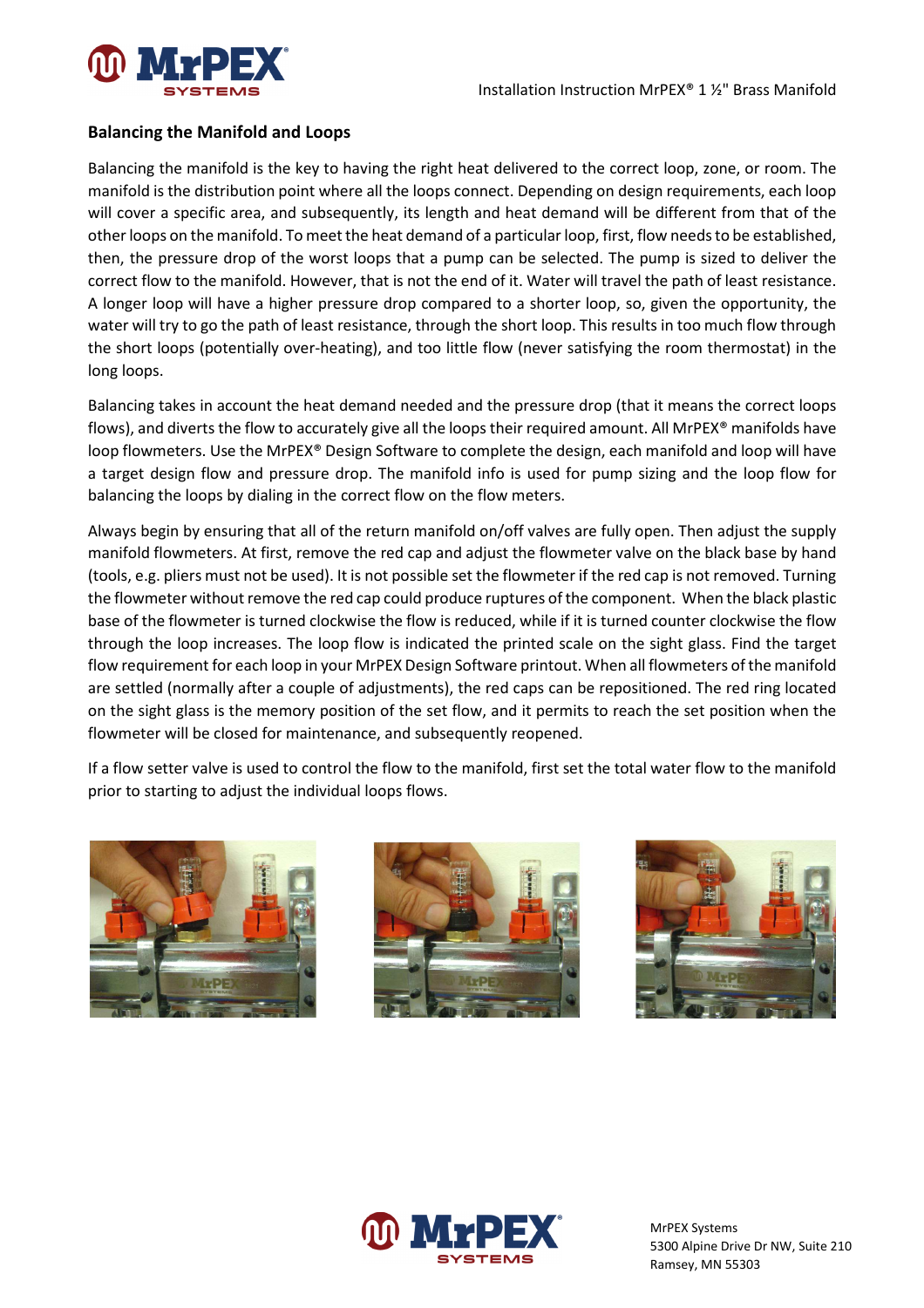![](_page_6_Picture_0.jpeg)

#### **Installation of MrPEX Valve Actuator 24V AC**

The installation of the MrPEX® actuators is very easy and quick. After removing the blue plastic manual valve knob on the return manifold, by hand screw the plastic VA 10 adapter onto the on/off valve. The actuator snaps on to the adapter with a slight push. The actuators are supplied partially open to aid installation. It is necessary to cycle the actuator completely before it will close all the way. On start up, power the actuator and let it completely open. Blue indicator will pop up. Let it sit for about 10 minutes. Once power is removed, the actuator will close completely, and the blue indicator will be flush with the top. The actuators are Normally Closed type.

Connecting the actuators is the last operation of the manifold installation. Do not install any actuators before pressure testing and venting the manifold.

Refer to the actuator installation guide to determine the power requirements and wiring instructions.

![](_page_6_Picture_6.jpeg)

#### **Characteristic diagram – Flow control valve**

![](_page_6_Figure_8.jpeg)

![](_page_6_Figure_9.jpeg)

| <b>Flowmeter</b><br>opening turns | СV   |
|-----------------------------------|------|
|                                   | 0.35 |
| 1 25                              | 0.39 |
| 1.5                               | 0.46 |
| 1.75                              | 0.56 |
| 2                                 | 070  |
| 225                               | 0.92 |
| 25                                | 1.06 |
| 2 75                              | 121  |
| 3 - Fully Open                    | 1.39 |

![](_page_6_Figure_11.jpeg)

The balancing turns of the flowmeter are intended starting from the closed position.

![](_page_6_Picture_13.jpeg)